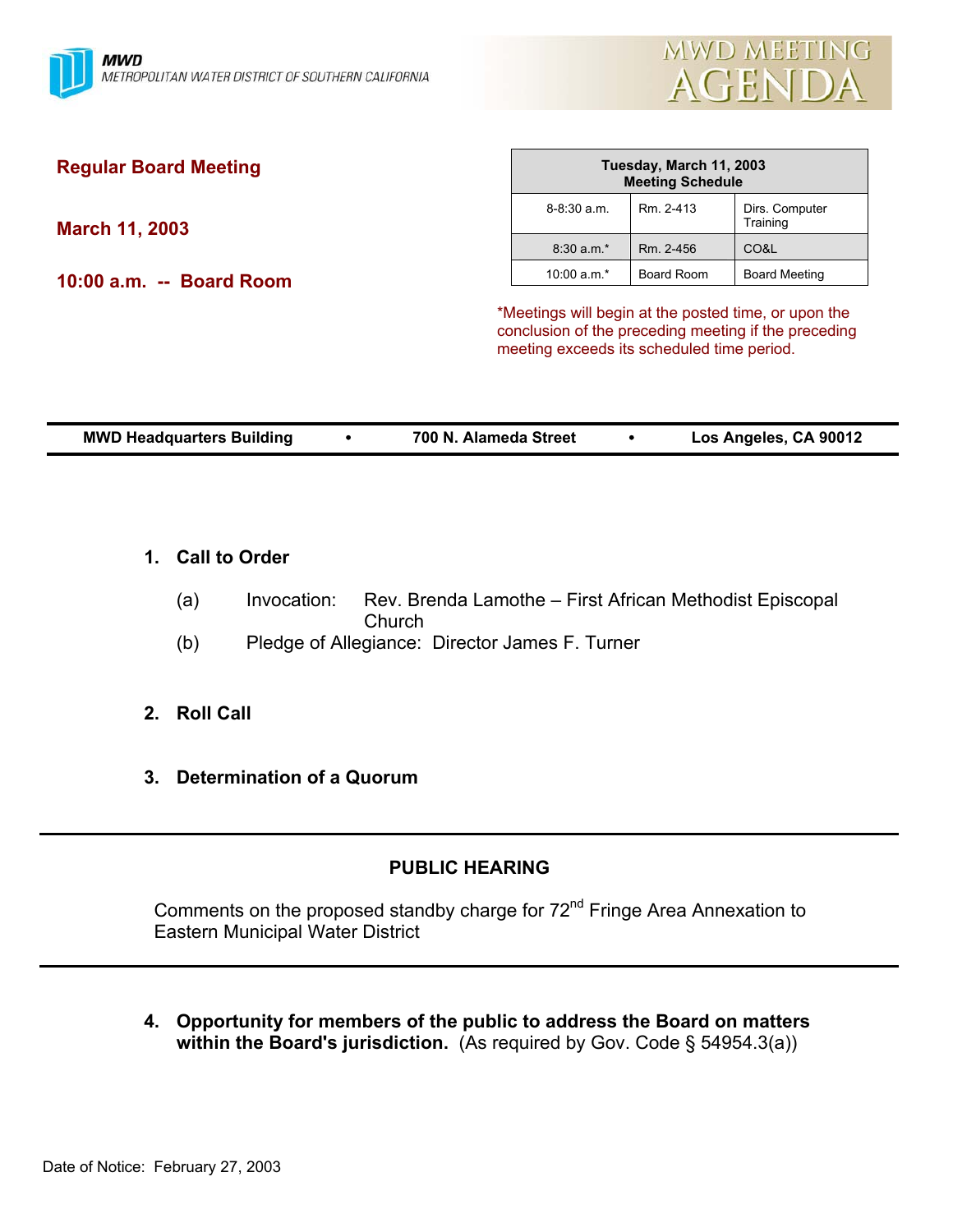## **5. OTHER MATTERS**

- A. Approval of the Minutes of the Meetings for January 29, February 11 and 25, 2003. (Copies have been mailed to each Director) Any additions, corrections, or omissions
- B. Committee assignments. (Exec.)
- C. Report on discussion of scheduling and Directors' participation at committee meetings
- D. Chairman's Monthly Activity Report

## **6. DEPARTMENT HEADS' REPORTS**

- A. Chief Executive Officer's Reports:
	- i. Oral report on Colorado River matters. (LC&P)
	- ii. Oral report on Bay-Delta and State Water Project matters. (LC&P, WPQ&R)
	- iii. Chief Executive Officer's summary of Metropolitan's activities for the month of February. **(Written report to be mailed separately)**
- B. General Counsel's summary of Legal Department activities for the month of February. **(Written report to be mailed separately)**
- C. General Auditor's summary of activities for the month of February
- D. Ethics Officer's summary of activities for the month of February

# **7. ORAL REPORTS OF STANDING COMMITTEES**

- 7-1 Executive Committee (Phillip J. Pace, Chair)
- 7-2 Asset, Real Estate and Infrastructure Policy (Glen D. Peterson, Chair)
- 7-3 Budget, Finance and Investment (Jorge G. Castro, Chair)
- 7-4 Communications, Outreach and Legislation (George I. Loveland, Chair)
- 7-5 Engineering and Operations (David D. De Jesus, Chair)
- 7-6 Legal, Claims and Personnel (Gary A. Morse, Chair)
- 7-7 Water Planning, Quality and Resources (Langdon W. Owen, Chair)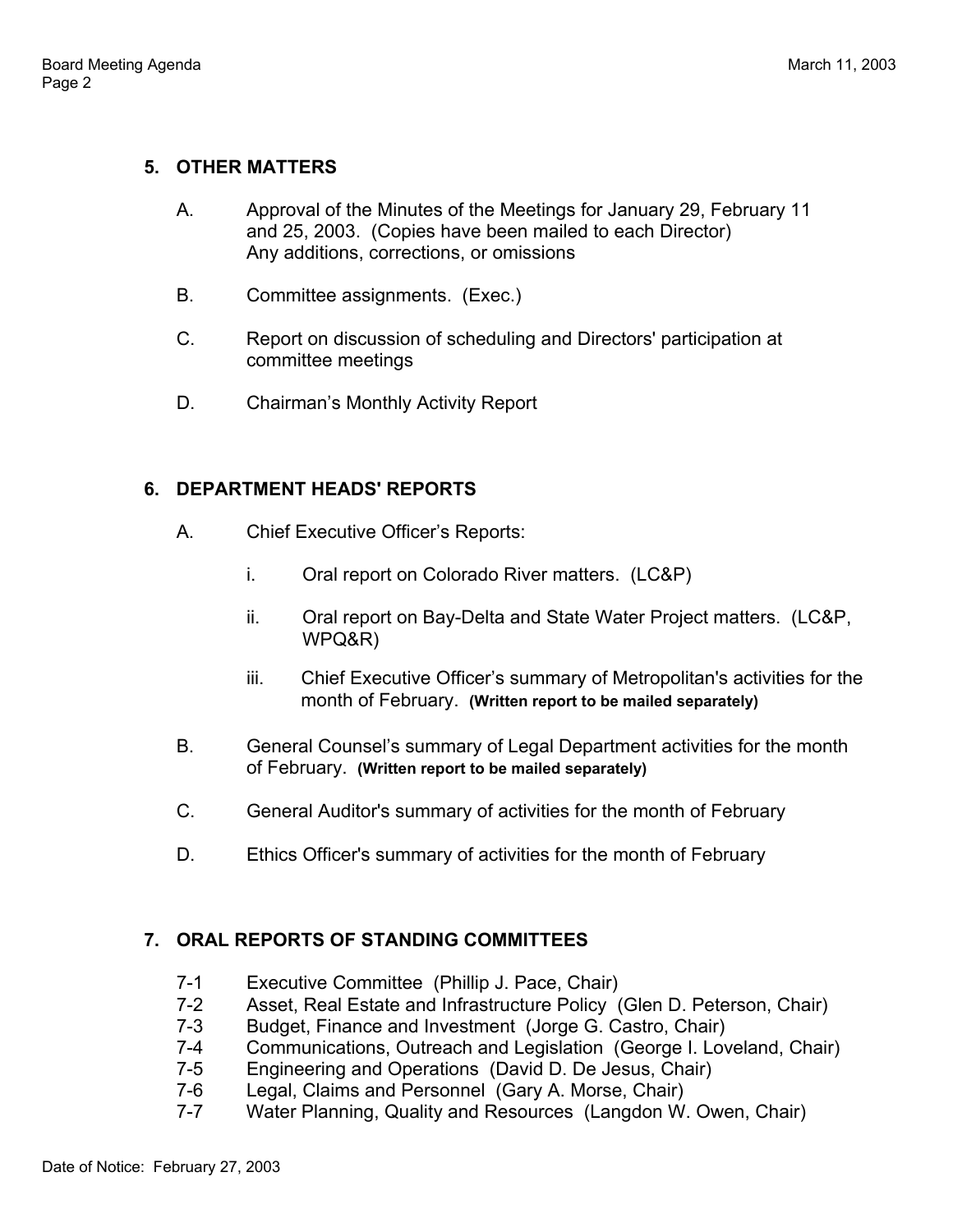## **8. CONSENT CALENDAR ITEMS — ACTION**

**8-1** Authorize \$1.095 million for four Capital Investment Plan projects as part of the Weymouth Filtration Plant Improvements Program (Approp. 15369). (E&O)

#### **Recommendation:**

**Adopt the CEQA determination and** 

- **a. Appropriate \$1.095 million in budgeted and non-budgeted CIP funds; and**
- **b. Authorize all work as described in the board letter for four projects within the Weymouth Filtration Plant Improvements Program.**
- **8-2** Authorize negotiation and execution of contracts for special bond counsel and co-special bond counsel. (LC&P)

#### **Recommendation:**

**Option #1:** 

**Adopt the CEQA determination and authorize the General Counsel to retain the firms listed on Attachment 1 to the board letter as special bond counsel for the three years ending December 31, 2005, at maximum fees negotiated on a transaction-by-transaction or project basis.** 

**8-3** Approve amendment to increase by \$300,000 the contract for legal services with Harkins Cunningham and report on Colorado River negotiations. (LC&P) **[Conference with real property negotiators; property is Colorado River water rights; agency negotiators: Dennis Underwood and Jeffrey Kightlinger; negotiating parties: U.S. Department of the Interior, State of California, Imperial Irrigation District, Coachella Valley Water District and San Diego County Water Authority; under negotiation: price and terms of agreement; to be heard in closed session pursuant to Gov. Code § 54956.8]** 

**Recommendation:** 

**Option #1:** 

**Adopt the CEQA determination and authorize the amendment of the contract with the law firm of Harkins Cunningham to increase the maximum compensation payable by \$300,000 to complete negotiations on the QSA and related documents for the California Colorado River Water Use Plan.**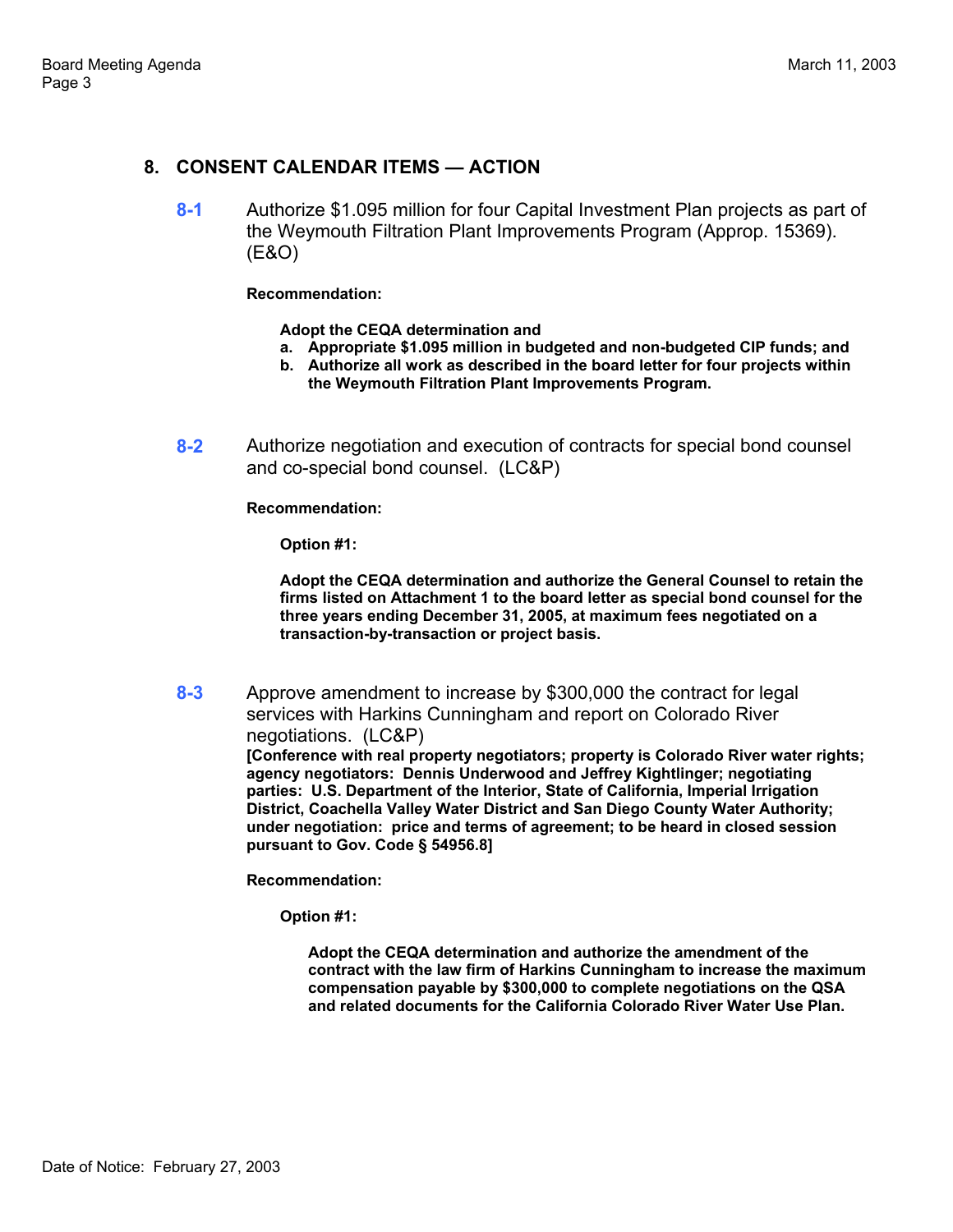**8-4** Grant conditional approval for the 73rd Fringe Area Annexation to Eastern Municipal Water District and Metropolitan; and adopt resolution of intention to impose water standby charge. (Exec. 2/25)

### **Recommendation:**

**Option #1:** 

**Adopt the CEQA determination and** 

- **a. Grant conditional approval for the 73rd Fringe Area Annexation, concurrently to Eastern and Metropolitan, conditioned upon receipt in full of annexation fee of \$52,471.20 to Metropolitan if completed by December 31, 2003, or if completed later, at the then current annexation charge rate, and compliance with those terms and conditions fixed upon final request for approval pursuant to Administrative Code Section 3100 et seq.;**
- **b. Approve Eastern's proposed Plan for Implementing Water Use Efficiency Guidelines; and**
- **c. Adopt the Resolution of Intention to Impose Water Standby Charge within the proposed annexation territory, substantially in the form of Attachment 3 to the board letter.**
- **8-5** Authorize revisions to the Administrative Code of The Metropolitan Water District of Southern California to conform to current laws and practices and make corrections. (Exec. 2/25)

### **Recommendation:**

**Adopt the CEQA determination and approve the changes to the Administrative Code set forth in Attachment 2 to reflect the changes recommended in the board letter.** 

**8-6** Authorize entering into a one-year Environmental Water Account demand shifting agreement with the California Department of Water Resources. (WPQ&R)

### **Recommendation:**

**Option #1:** 

**Adopt the CEQA determination and authorize the CEO to enter into an EWA demand shifting agreement with DWR consistent with the terms in Attachment 1 to the board letter, and in form approved by the General Counsel.**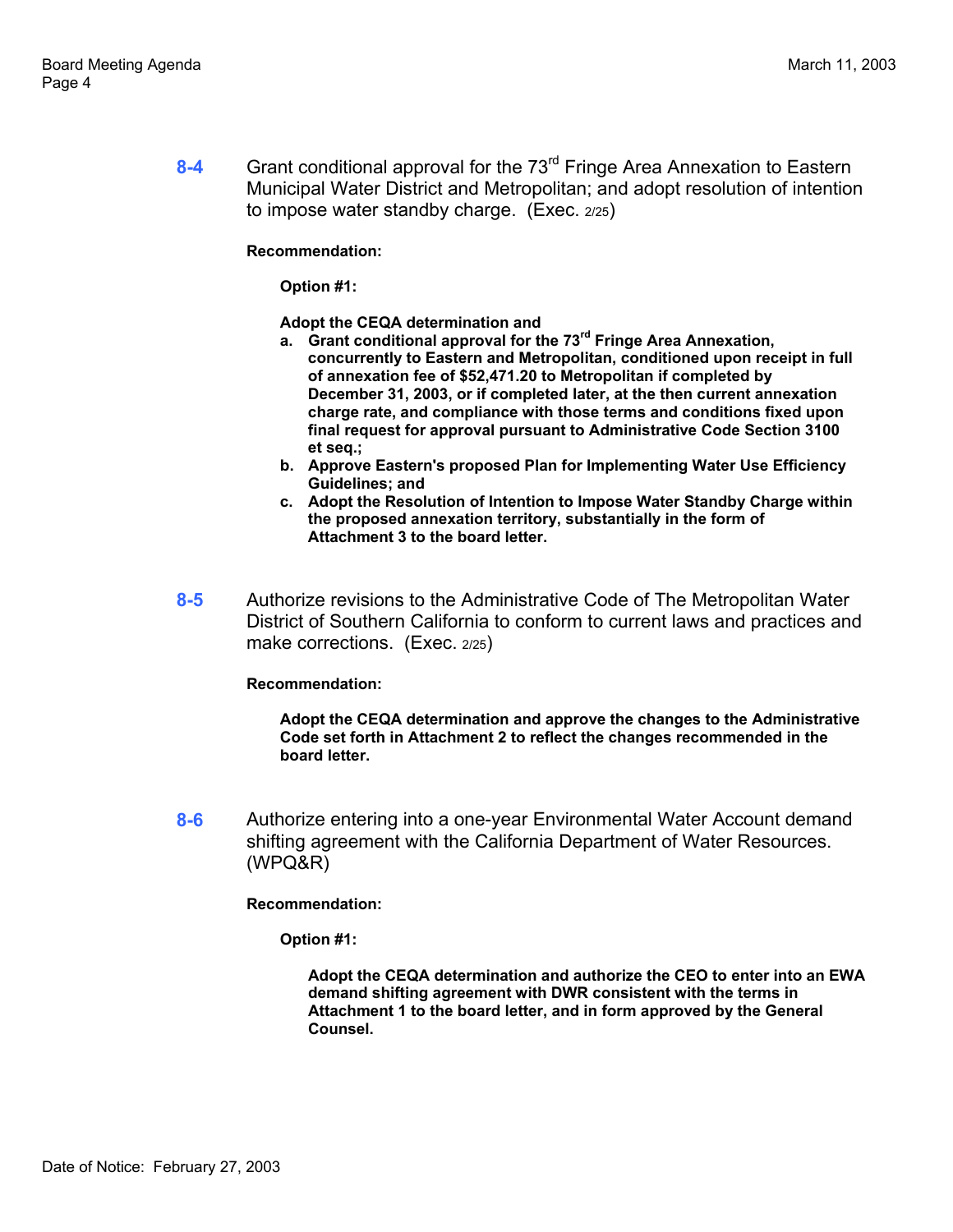**8-7** Authorize amending agreement with the California Department of Water Resources for reimbursable services. (E&O)

**Recommendation:** 

**Option #1:** 

**Adopt the CEQA determination and authorize the Chief Executive Officer to negotiate and execute revisions to the existing Services Agreement as described in the board letter, in form approved by the General Counsel, relating to the scope and the annual and total dollar amount of services that can be provided.** 

**8-8** Approve amendments to Metropolitan Water District Administrative Code regarding the Internal Audit Department. (Audit 2/25)

**Recommendation:** 

**Option #1:** 

**Adopt the CEQA determination and approve the changes to the Administrative Code set forth in Attachment 1 to the board letter.** 

# **(END OF CONSENT CALENDAR)**

## **9. OTHER BOARD ITEMS — ACTION**

**9-1** Adopt (1) recommended water rates and charges; and (2) resolutions to impose charges, for fiscal year 2003/04. (BF&I)

### **Recommendation:**

**Option #1:** 

**Adopt the CEQA determination and the following:** 

- **a. Resolution to impose the Readiness-to-Serve Charge in the form shown as Attachment 3 to the board letter;**
- **b. Resolution to impose a Capacity Charge in the form shown as Attachment 4 to the board letter; and**
- **c. Approve the changes to the Administrative Code necessary to administer the capacity charge.**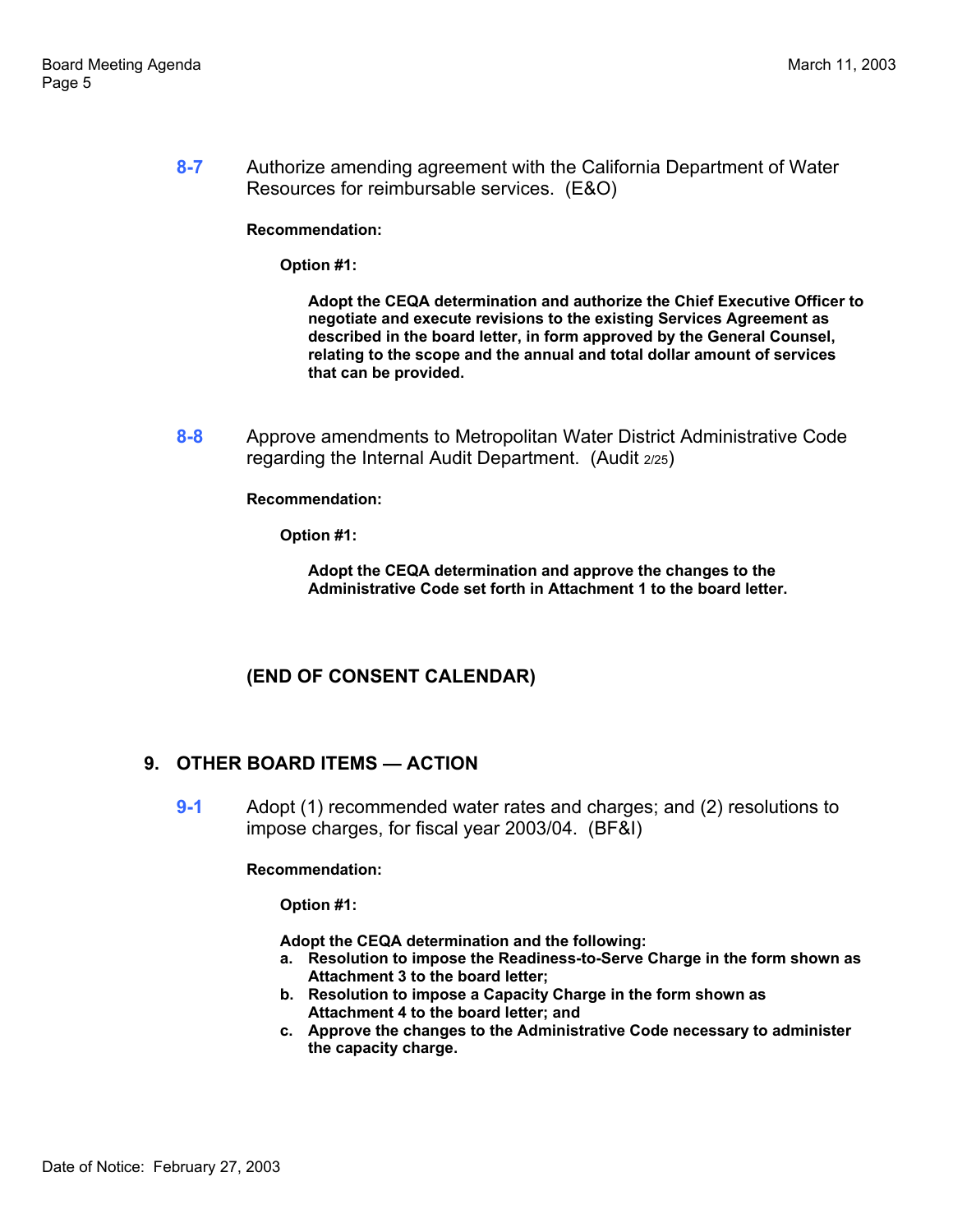**9-2** Adopt resolution authorizing execution of agreement for low-interest financing from the Drinking Water State Revolving Fund for the Oxidation Retrofit Program at the Henry J. Mills Filtration Plant, and pledging funds for repayment. (BF&I)

### **Recommendation:**

**Option #1:** 

**Adopt the CEQA determination and the resolution, authorizing execution of agreement for low-interest financing from the Drinking Water State Revolving Fund for the Oxidation Retrofit Program for the Henry J. Mills Filtration Plant, and pledging funds for repayment.** 

**9-3** Appropriate \$3.095 million in funds and award a \$2.65 million construction contract to AA-1 Services, Inc., for the Sepulveda Canyon Tanks exterior and interior recoating as part of the Distribution System Rehabilitation Program (Approp. 15377). (E&O)

### **Recommendation:**

**Option #1:** 

**Adopt the CEQA determination and** 

- **a. Appropriate \$3.095 million in budgeted CIP funds; and**
- **b. Award a competitively bid contract in the amount of \$2,654,400 to AA-1 Services, Inc., for recoating of the interior and exterior of the Sepulveda Canyon water storage tanks.**
- **9-4** Authorize entering into agreement with the San Diego County Water Authority for enhanced operations through surface storage in San Diego County. (E&O)

**Recommendation:** 

**Option #1:** 

**Adopt the CEQA determination and authorize the CEO with the approval of the General Counsel to enter into agreement substantially in the form of Attachment 1 to the board letter.**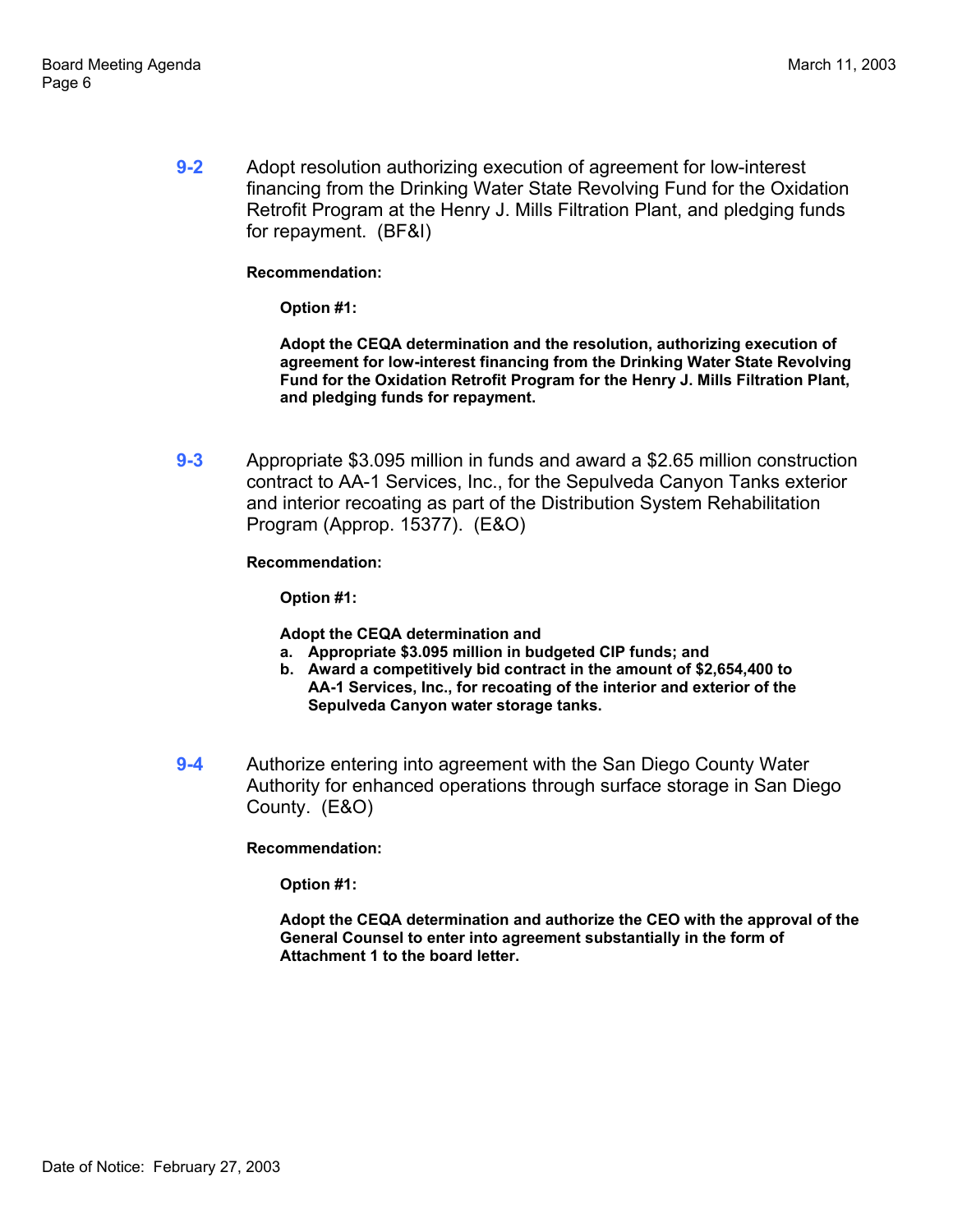**9-5** Adopt policy principles on consumers' right to know and understand the quality of their drinking water. (CO&L)

**Recommendation:** 

**Option #1:** 

### **Adopt the CEQA determination and the policy principles as proposed.**

- 9-6 Authorize funds and award a construction contract in the amount of \$(TBA) to (TBA) for Phase I of the Diamond Valley East Marina Program (Approp. 15401). (ARE&IP) **(To be mailed separately)**
- 9-7 Report on the trial of Inland Feeder Pipeline eminent domain action, *The Metropolitan Water District of Southern California v. Campus Crusade for Christ, Inc*., San Bernardino Superior Court Case No. SCV35498. (LC&P) **[Conference with legal counsel—existing litigation; to be heard in closed session pursuant to Gov. Code § 54956.9(a)]**

## **10. BOARD INFORMATION ITEMS**

- **10-1** Status report for the Inland Feeder Program for activities through January 2003. (E&O) **[Any discussion of potential litigation to be heard in closed session. Conference with legal counsel—significant exposure to litigation (two matters); to be heard in closed session pursuant to Gov. Code § 54956.9(b)]**
- **10-2** Purchase 25 boat engines for recreation use at Lake Skinner. (ARE&IP)
- **10-3** Report on the Innovative Supply Program. (WPQ&R)
- **10-4** Water Surplus and Drought Management Plan report on water supply and demand as of February 18, 2003. (WPQ&R)

## **11. REPORTS OF SPECIAL COMMITTEES**

## **12. FUTURE AGENDA ITEMS**